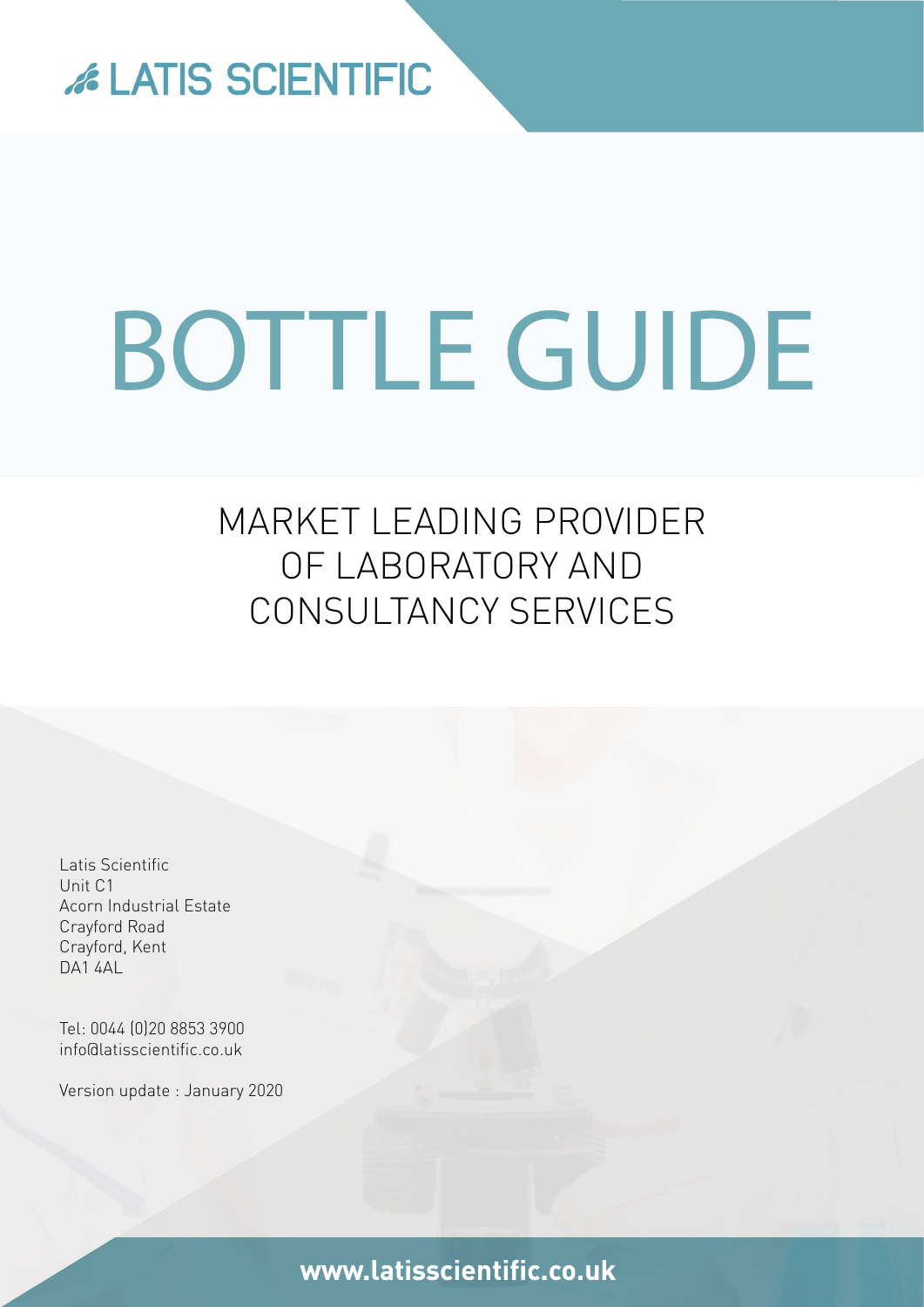## **Microbiology Suites**

All samples for microbiological analysis except legionella, should be stored and transported at a temperature between 2-8°C and tested within 24hrs. Samples for legionella analysis should be stored at room temperature and tested within 48hrs.

Any sample water not containing oxidising biocides such as chlorine and bromine, can also be taken in our blue cap bottles.

| <b>Suite Code</b> | <b>Suite Name</b>                                                        | <b>Sample Volume</b>                                |
|-------------------|--------------------------------------------------------------------------|-----------------------------------------------------|
| <b>BG29B</b>      | BSRIA BG29:2012 Microbiology - 7 Days after Completion of Pre-comm Clean | 250ml red cap bottle                                |
| <b>BG29B2</b>     | BSRIA BG29:2012 Microbiology - Between Pre-comm Clean and Completion     | 250ml red cap bottle                                |
| <b>BG29B3</b>     | BSRIA BG29:2012 Microbiology - Fill Water Quality                        | 250ml red cap bottle                                |
| <b>BSBM</b>       | BSRIA AG1.2001.1 Microbiology - 5 Day SRB                                | 250ml red cap bottle                                |
| <b>BSBM-21DAY</b> | BSRIA AG1.2001.1 Microbiology - 21 Day SRB                               | 250ml red cap bottle                                |
| <b>CT</b>         | Cooling Tower - TVC@22 & 37 °C + Pseudomonas spp.                        | 250ml red cap bottle                                |
| <b>CTG</b>        | Cooling Tower - TVC@30 °C + Pseudomonas spp.                             | 250ml red cap bottle                                |
| <b>DWB</b>        | Drinking Water - With Assessment                                         | 250ml red cap bottle                                |
| <b>DWM</b>        | Drinking Water + Fungi - With Assessment                                 | 250ml red cap bottle                                |
| <b>DVM</b>        | Drinking Water + Pseudomonas spp. + Pseudomonas aeruginosa               | 500ml red cap bottle                                |
| <b>DWP</b>        | Drinking Water + Pseudomonas spp.                                        | 250ml red cap bottle                                |
| <b>ECC</b>        | Coliforms & E.coli                                                       | 250ml red cap bottle                                |
| <b>FD</b>         | Full Differential - 5 Day SRB                                            | 500ml red cap bottle                                |
| FD-21DAY          | Full Differential - 21 Day SRB                                           | 500ml red cap bottle                                |
| <b>HTM2030B</b>   | HTM2030 - Microbiology                                                   | 500ml red cap bottle<br>+ 15ml glass Endotoxin vial |
| <b>HTM2031B</b>   | HTM2031 - Microbiology                                                   | 15ml glass Endotoxin vial                           |
| <b>IWB</b>        | Ingress Water - Microbiology                                             | 250ml red cap bottle                                |
| <b>LEGP</b>       | Legionella                                                               | 1L red cap bottle                                   |
| <b>LWB</b>        | Lake Water - Microbiology                                                | 1L + 500ml red cap bottle                           |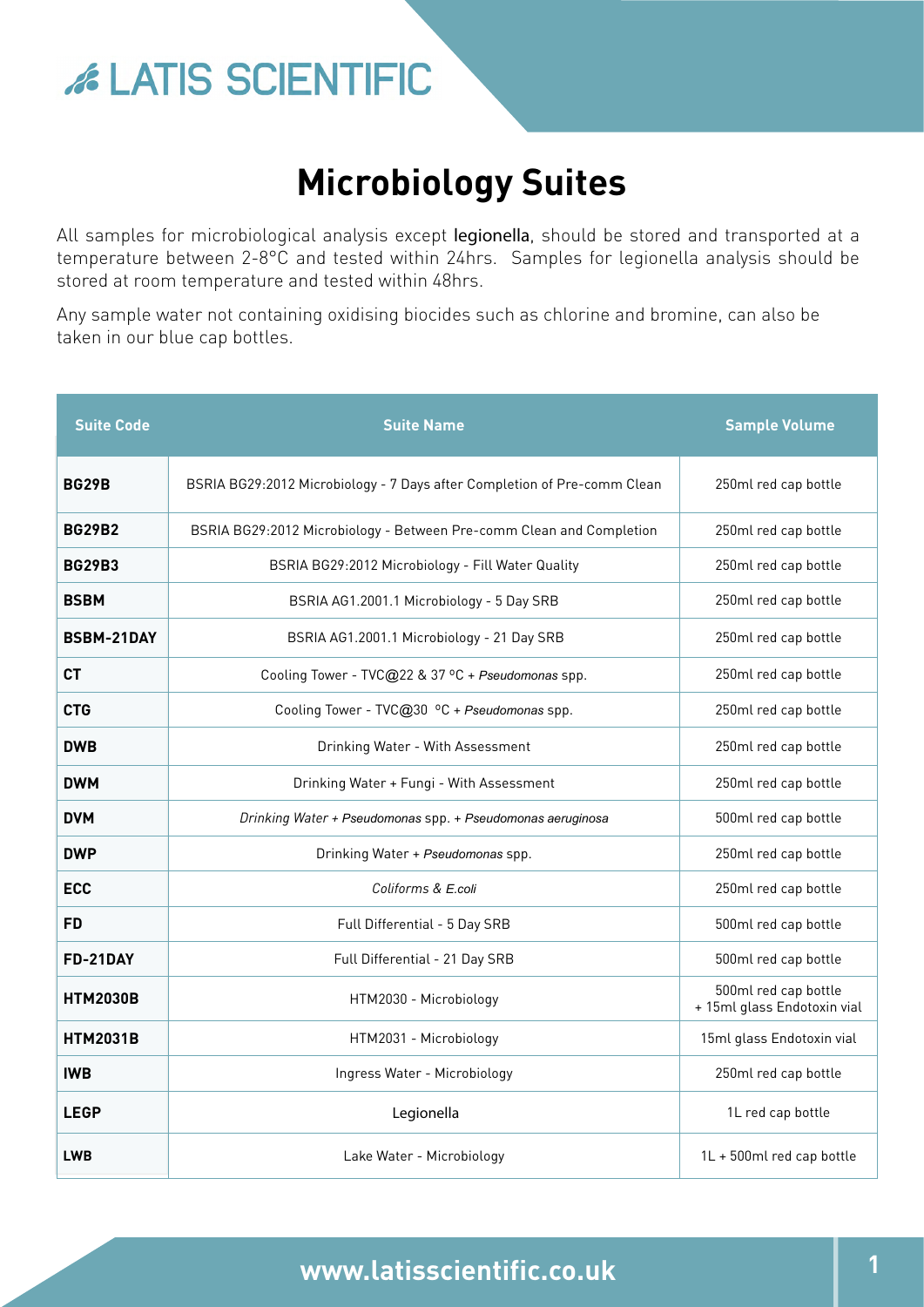## **Microbiology Suites (2)**

| <b>Suite Code</b> | <b>Suite Name</b>                                                   | <b>Sample Volume</b>                                                                      |  |
|-------------------|---------------------------------------------------------------------|-------------------------------------------------------------------------------------------|--|
| LWB <sub>2</sub>  | Lake Water - No Salmonella                                          | 500ml red cap bottle                                                                      |  |
| <b>POT</b>        | Drinking Water - No Assessment                                      | 250ml red cap bottle                                                                      |  |
| <b>PSEUDS</b>     | Pseudomonas Species + Pseudomonas aeruginosa                        | 250ml red cap bottle                                                                      |  |
| <b>PWSMIC1</b>    | Private Water Supply Microbiology Audit Monitoring - Non-Regulatory | 500ml red cap bottle                                                                      |  |
| <b>PWSMIC2</b>    | Private Water Supply Microbiology Check Monitoring - Non-Regulatory | 250ml red cap bottle                                                                      |  |
| <b>PWSMICREG1</b> | Private Water Supply Microbiology Audit Monitoring - Regulatory     | A sampling kit containing the<br>appropiate bottles will be provided to<br>you on request |  |
| <b>PWSMICREG2</b> | Private Water Supply Microbiology Check Monitoring - Regulatory     |                                                                                           |  |
| <b>RATM</b>       | Renal Association Table - Microbiology                              | 250ml red cap bottle<br>+ 15ml glass Endotoxin vial                                       |  |
| RDF-21DAY         | Reduced Differential - SRB 21 Day                                   | 250ml red cap bottle                                                                      |  |
| <b>SPB</b>        | Swimming Pool + Pseudomonas spp. - Microbiology                     | 500ml red cap bottle                                                                      |  |
| SPB1              | Swimming Pool - Microbiology                                        | 250ml red cap bottle                                                                      |  |
| <b>TP</b>         | TVC $@$ 22 & 37 °C + Pseudomonas spp.                               | 250ml red cap bottle                                                                      |  |
| <b>TPN</b>        | TVC @ 22 & 37 °C + Pseudomonas spp. + NRB                           | 250ml red cap bottle                                                                      |  |
| <b>TPSN</b>       | BSRIA + NRB - 5 Day SRB                                             | 250ml red cap bottle                                                                      |  |
| <b>TPSN-21DAY</b> | BSRIA + NRB - 21 Day SRB                                            | 250ml red cap bottle                                                                      |  |
| <b>TVC</b>        | TVC @ 22 & 37 °C                                                    | 250ml red cap bottle                                                                      |  |
| <b>TWB</b>        | Thames Drinking Water - Microbiology                                | 250ml red cap bottle                                                                      |  |
| <b>WFB</b>        | Water Feature or Vending Machine Analysis                           | 500ml red cap bottle                                                                      |  |

For any analysis outside this bottle guide, please contact us on bottlerequests@latisscientific.co.uk or +44 (0)208 853 3900 (select Option 4).

For accreditation status of any analysis, please check our website or the following link

<http://www.ukas.com/services/accreditation-services/laboratory-accreditation-isoiec-17025>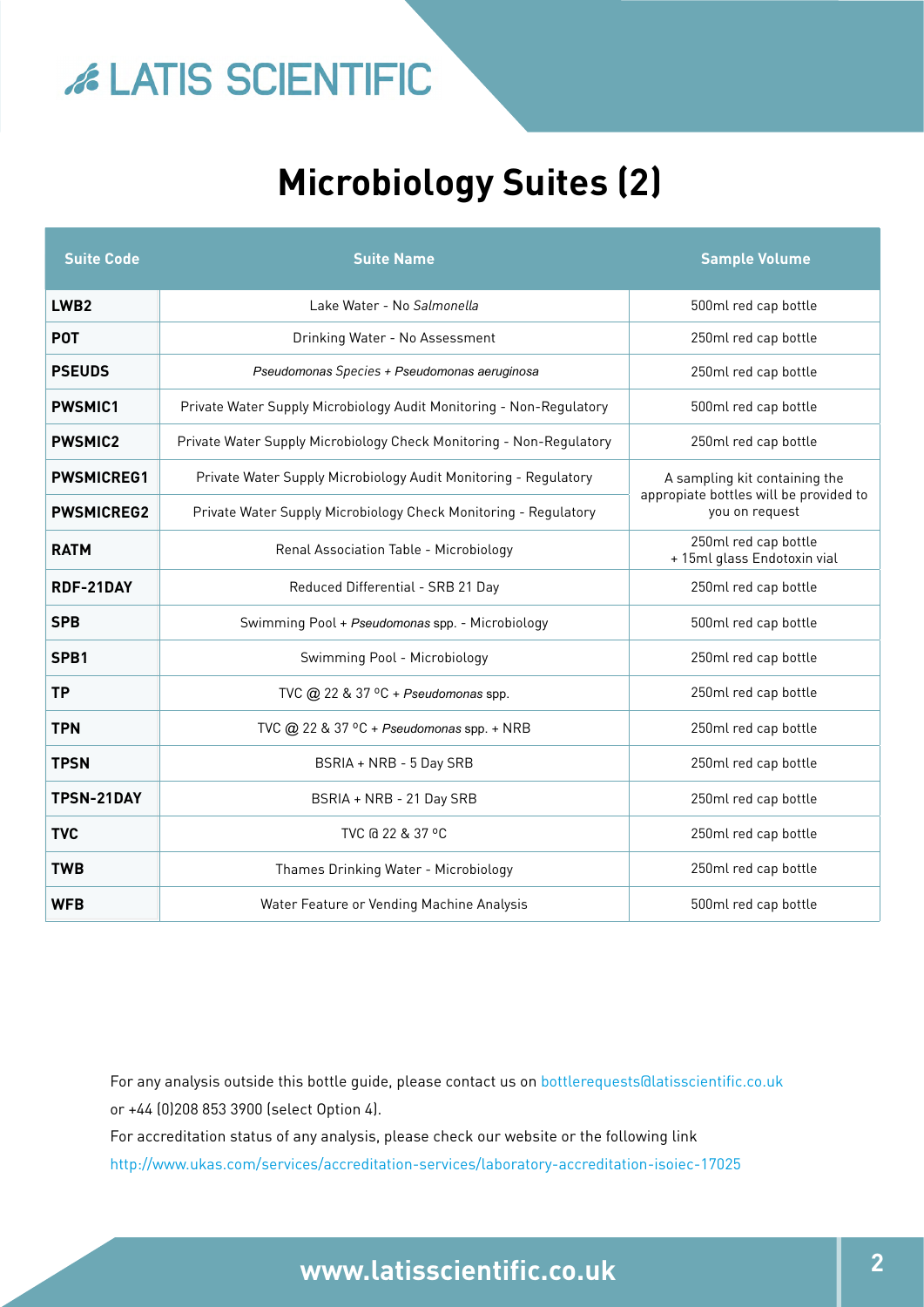## **Individual Microbiology Tests**

All samples for microbiological analysis except legionella should be stored and transported at a temperature between 2-8°C and tested within 24hrs. Samples for legionella analysis should be stored at room temperature and tested within 48hrs.

Any sample water not containing oxidising biocides such as chlorine and bromine, can also be taken in our blue cap bottles.

| <b>Test Name</b>                    | <b>Minimum Sample Volume</b>                                                |  |
|-------------------------------------|-----------------------------------------------------------------------------|--|
| <b>Algae</b>                        | 30ml red cap bottle                                                         |  |
| <b>Bacillus</b> (per ml)            | 5ml red cap bottle                                                          |  |
| Clostridium perfringens per 100ml   | 100ml red cap bottle                                                        |  |
| <b>Coliforms per 100ml Idexx</b>    | 100ml red cap bottle<br>(both analyses can be tested from the same volume)  |  |
| Escherichia coli per 100ml Idexx    |                                                                             |  |
| Cyanobacteria                       | 30ml red cap bottle                                                         |  |
| Endotoxin                           | 15ml glass endotoxin vial                                                   |  |
| <b>Environmental Mycobacteria</b>   | 200ml red cap bottle                                                        |  |
| Flavobacterium (per ml)             | 5ml red cap bottle                                                          |  |
| Enterococci per 100ml               | 100ml red cap bottle                                                        |  |
| Enterococci per 100ml - Idexx       | 100ml red cap bottle                                                        |  |
| <b>Faecal Coliforms</b>             | 100ml red cap bottle                                                        |  |
| Intestinal enterocci                | 115ml red cap bottle                                                        |  |
| Listeria                            | 100ml red cap bottle                                                        |  |
| Legionella pneumophila PCR          | 1000ml red cap bottle<br>(both analyses can be tested from the same volume) |  |
| <b>Legionella species PCR</b>       |                                                                             |  |
| <b>Mycobacterium PCR</b>            | 1000ml red cap bottle                                                       |  |
| Mould (per ml)                      | 5ml red cap bottle                                                          |  |
| Mould (per 100ml)                   | 100ml red cap bottle                                                        |  |
| Microfungi                          | 100ml red cap bottle                                                        |  |
| <b>Nitrite Oxidising Bacteria</b>   | 5ml red cap bottle                                                          |  |
| Nitrate / Nitrite Reducing Bacteria | 5ml red cap bottle                                                          |  |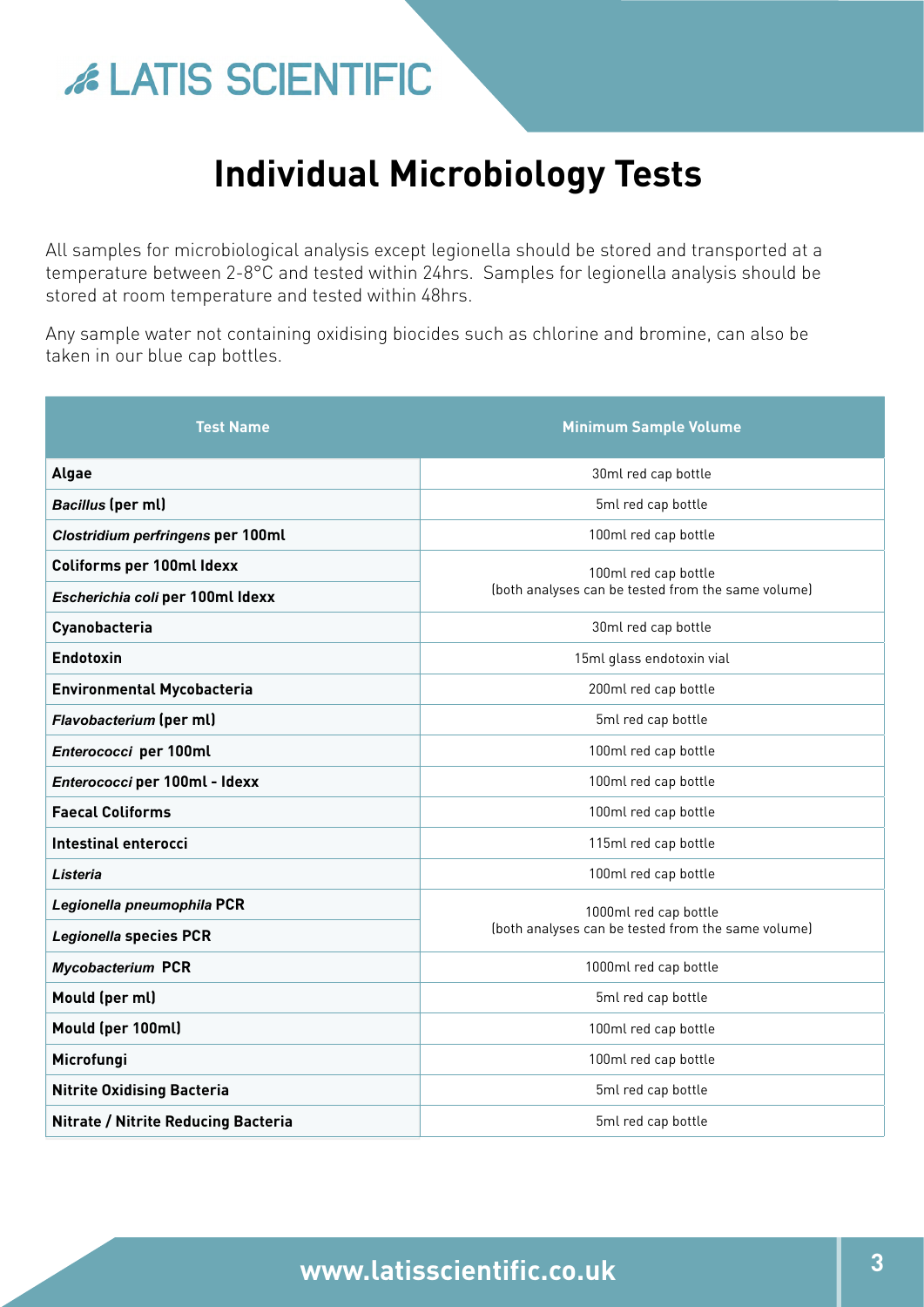## **Individual Microbiology Tests (2)**

| <b>Test Name</b>                              | <b>Minimum Sample Volume</b> |
|-----------------------------------------------|------------------------------|
| Pseudomonas aeruginosa                        | 100ml red cap bottle         |
| Pseudomonas aeruginosa per 100ml Idexx        | 100ml red cap bottle         |
| Pseudomonas species (100ml) - Clean waters    | 100ml red cap bottle         |
| <b>Pseudomonads - Process Waters</b>          | 5ml red cap bottle           |
| Salmonella spp.                               | 1000ml red cap bottle        |
| Sulphate reducing bacteria - 5 day            | 5ml red cap bottle           |
| Suphate reducing bacteria - 21 day            | 5ml red cap bottle           |
| <b>Staphylococcus aureus</b>                  | 100ml red cap bottle         |
| <b>Staphylococcus species</b>                 | 100ml red cap bottle         |
| <b>Streptococcus species</b>                  | 100ml red cap bottle         |
| TVC @ 22°C (Potable)                          | 5ml red cap bottle           |
| TVC @ 37°C (Potable)                          | 5ml red cap bottle           |
| TVC @ 30°C (cooling Towers)                   | 5ml red cap bottle           |
| TVC @ 37°C (pool waters)                      | 5ml red cap bottle           |
| TVC @ 22°C (Dialysis 100ml)                   | 105ml red cap bottle         |
| TVC @ 22°C (Dialysis 1000ml)                  | 1010ml red cap bottle        |
| TVC @ 35°C (Washers CFPP01-01 Part D/HTM2030) | 200ml red cap bottle         |
| TVC @ 30°C (Washers CFPP 01-06))              | 200ml red cap bottle         |
| Yeasts (per ml)                               | 5ml red cap bottle           |
| Yeasts (per 100ml)                            | 100ml red cap bottle         |

For any analysis outside this bottle guide, please contact us on [bottlerequests@latisscientific.co.uk](mailto:For%20any%20analysis%20outside%20this%20bottle%20guide%2C%20please%20contact%20us%20on%20bottlerequests%40latisscientific.co.uk%20or%20%2B44%20%280%29208%20853%203900%20%28select%20Option%204%29%0DFor%20accreditation%20status%20of%20any%20analysis%2C%20please%20check%20our%20website%20or%20the%20following%20link%20%0Dhttp://www.ukas.com/services/accreditation-services/laboratory-accreditation-isoiec-17025?subject=) or +44 (0)208 853 3900 (select Option 4).

For accreditation status of any analysis, please check our website or the following link <http://www.ukas.com/services/accreditation-services/laboratory-accreditation-isoiec-17025>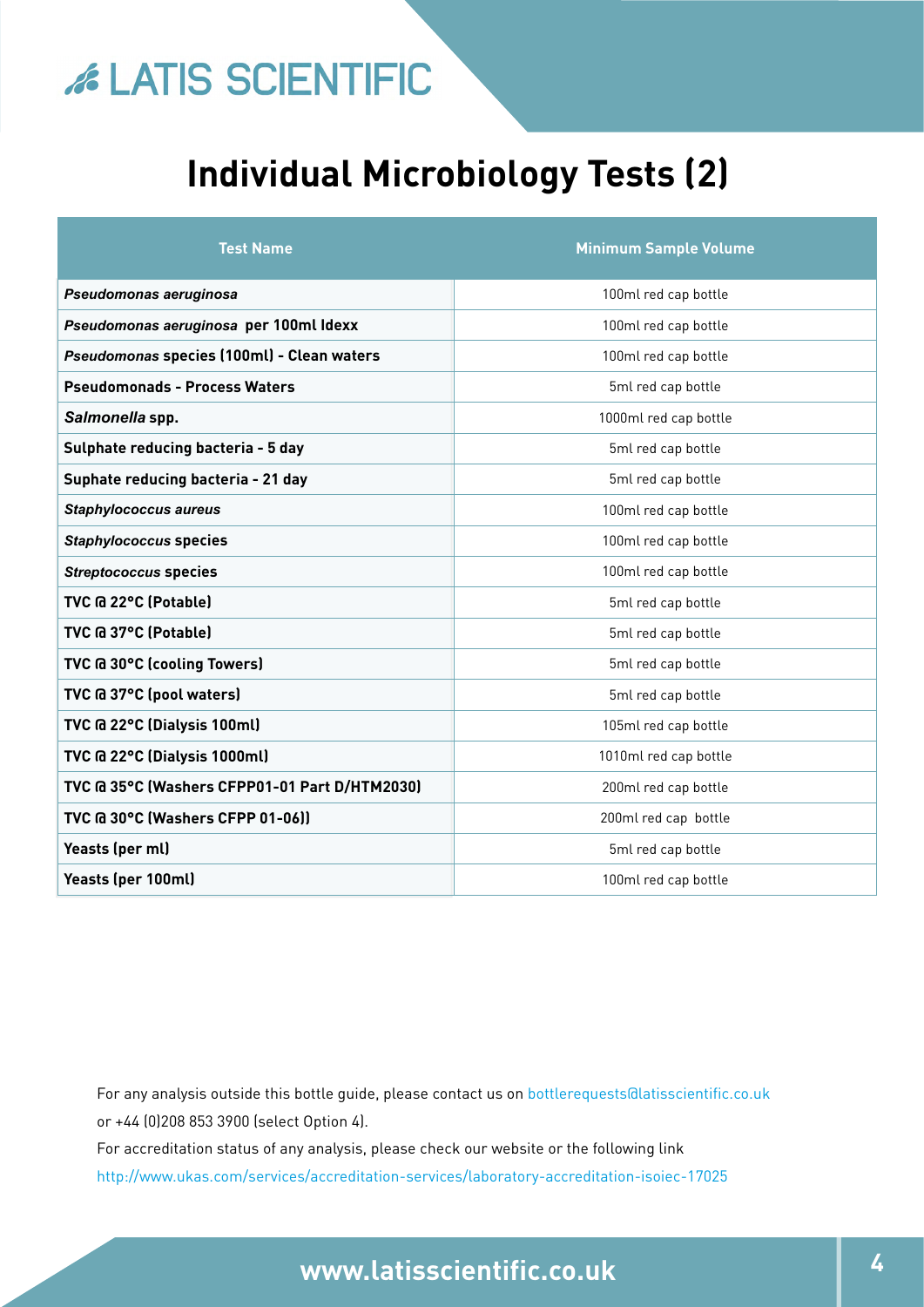## **Chemistry Suites**

All samples for chemical analysis should be stored and transported at a temperature between 2-8°C Please note that DWC, IWCH and LWCH suites include analyses with holding times of 24hrs.

| <b>Suite Code</b>        | <b>Suite Name</b>                                                           | <b>Recommended Sample Volumes</b>                                                                            |
|--------------------------|-----------------------------------------------------------------------------|--------------------------------------------------------------------------------------------------------------|
| <b>BG29C</b>             | BSRIA BG29:2012 Chemistry<br>- 7 Days after Completion of Pre-comm Clean    | 1000ml blue cap bottle                                                                                       |
| <b>BG29C2</b>            | BSRIA BG29:2012 Chemistry<br>- Between Pre-comm Clean & Completion          | 1000ml blue cap bottle                                                                                       |
| <b>BG29C3</b>            | BSRIA BG29:2012 Chemistry<br>- Between Pre-comm Clean & Completion + Glycol | 1000ml blue cap bottle                                                                                       |
| <b>BG29C4</b>            | BSRIA BG29:2012 Chemistry - Fill Water Quality                              | 500ml blue cap bottle                                                                                        |
| <b>BSCH</b>              | BSRIA AG1.2001.1 - Chemistry                                                | 1000ml blue cap bottle                                                                                       |
| <b>CTCH/CTEXTERNAL</b>   | Cooling Tower - Chemistry                                                   | 1000ml blue cap bottle                                                                                       |
| <b>DWC *1</b>            | Drinking Water - Chemistry                                                  | 1000ml blue cap bottle                                                                                       |
| <b>HCFC/PH</b>           | Closed System - Full Chemistry                                              | 1000ml blue cap bottle<br>+500ml blue cap bottle                                                             |
| <b>HCG</b>               | Closed System - Partial Chemistry with Glycol                               | 500ml blue cap bottle                                                                                        |
| <b>HCM</b>               | Closed System<br>- Partial Chemistry with Molybdate                         | 500ml blue cap bottle                                                                                        |
| <b>HCMN</b>              | Closed System<br>- Partial Chemistry with Nitrite & Molybdate               | 500ml blue cap bottle                                                                                        |
| <b>HCN</b>               | Closed System - Partial Chemistry with Nitrite                              | 500ml blue cap bottle                                                                                        |
| <b>HTM2030/CFPP0101D</b> | <b>Washer Chemical Purity</b>                                               | 1000ml blue cap bottle                                                                                       |
| <b>CFPP0106</b>          | CFPP 01-06 Washer Chemical Purity                                           | 500ml blue cap bottle<br>+ TOC vial                                                                          |
| HTM2031/CFPPST           | <b>Steriliser Chemical Purity</b>                                           | 2 x 1000ml blue cap bottle                                                                                   |
| <b>IWCH</b>              | Ingress Water - Chemistry                                                   | 1000ml blue cap bottle for Mains Water, 1000ml<br>blue cap for Ingress Water                                 |
| <b>LWCH</b>              | Lake Water - Chemistry                                                      | 2 x 1000ml blue cap bottle<br>+500ml blue cap bottle<br>+ Dissolved Oxygen Bottle                            |
| <b>PWSCHEM1</b> *2       | Private Water Supply Chemistry Audit Monitoring -<br>non-regulatory         | 5 x 1 litre Amber Glass bottles, 3 x 1000ml blue cap<br>bottle, 1 x TOC bottle, 1 x VOC vial, 1 x THM Bottle |
| <b>PWSCHEM2</b>          | Private Water Supply Chemistry Check Monitoring -<br>non-regulatory         | 2 x 1litre blue cap bottle                                                                                   |

\*1: DWC suites includes taste test - 'Sample Submission for Taste' on page 9

\*2: LWCH suite includes oxygen saturation - please provide a on-site temperature reading on the sample submission form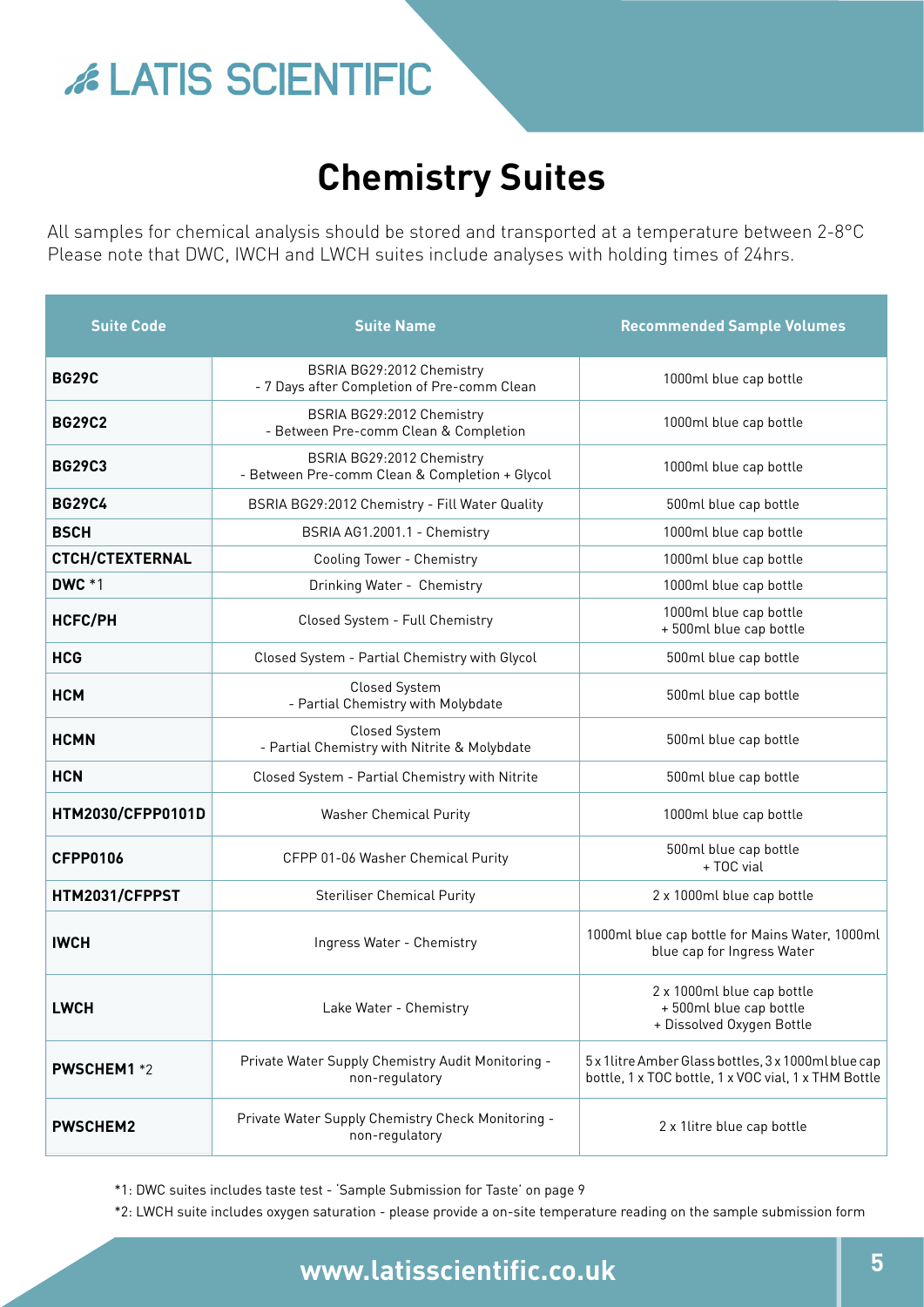# **EXAMPLE SCIENTIFIC**

## **Chemistry Suites (2)**

| <b>Suite Code</b>         | <b>Suite Name</b>                                                      | <b>Recommended Sample Volumes</b>                                                                                     |  |
|---------------------------|------------------------------------------------------------------------|-----------------------------------------------------------------------------------------------------------------------|--|
| <b>PWSCHEMREG1</b>        | <b>Private Water Supply Chemistry</b><br>Audit Monitoring - Regulatory | A sampling kit containing the appropriate                                                                             |  |
| <b>PWSCHEMREG2</b>        | Private Water Supply Chemistry<br><b>Check Monitoring - Regulatory</b> | bottles will be provided to you on request                                                                            |  |
| RAT1/RA1                  | <b>Renal Association Table 1</b>                                       | 1000ml blue cap bottle<br>(All RAT analysis can be tested from the same<br>volumel                                    |  |
| RAT2/RA2                  | <b>Renal Association Table 2</b>                                       |                                                                                                                       |  |
| RAT3/RA3                  | <b>Renal Association Table 3</b>                                       |                                                                                                                       |  |
| SPCH1A, SPCH2A or SPCH3 * | Swimming Pool Suites 1, 2 or 3 - Chemistry                             | 2 x 1000ml blue cap bottle<br>+ 1 TOC Bottle<br>+ 1 THM Bottle (TOC & THM Bottles for SPCH1<br>and SPCH1A Suites Only |  |
| <b>STD</b>                | Closed System - Partial Chemistry                                      | 500ml blue cap bottle                                                                                                 |  |
| TWCH                      | Thames Drinking Water - Chemistry                                      | 500ml blue cap bottle                                                                                                 |  |

\* Please provide on-site free/total chlorine readings on the sample submission form.

For any analysis outside this bottle guide, please contact us on bottlerequests@latisscientific.co.uk or +44 (0)208 853 3900 (select Option 4).

For accreditation status of any analysis, please check our website or the following link

<http://www.ukas.com/services/accreditation-services/laboratory-accreditation-isoiec-17025>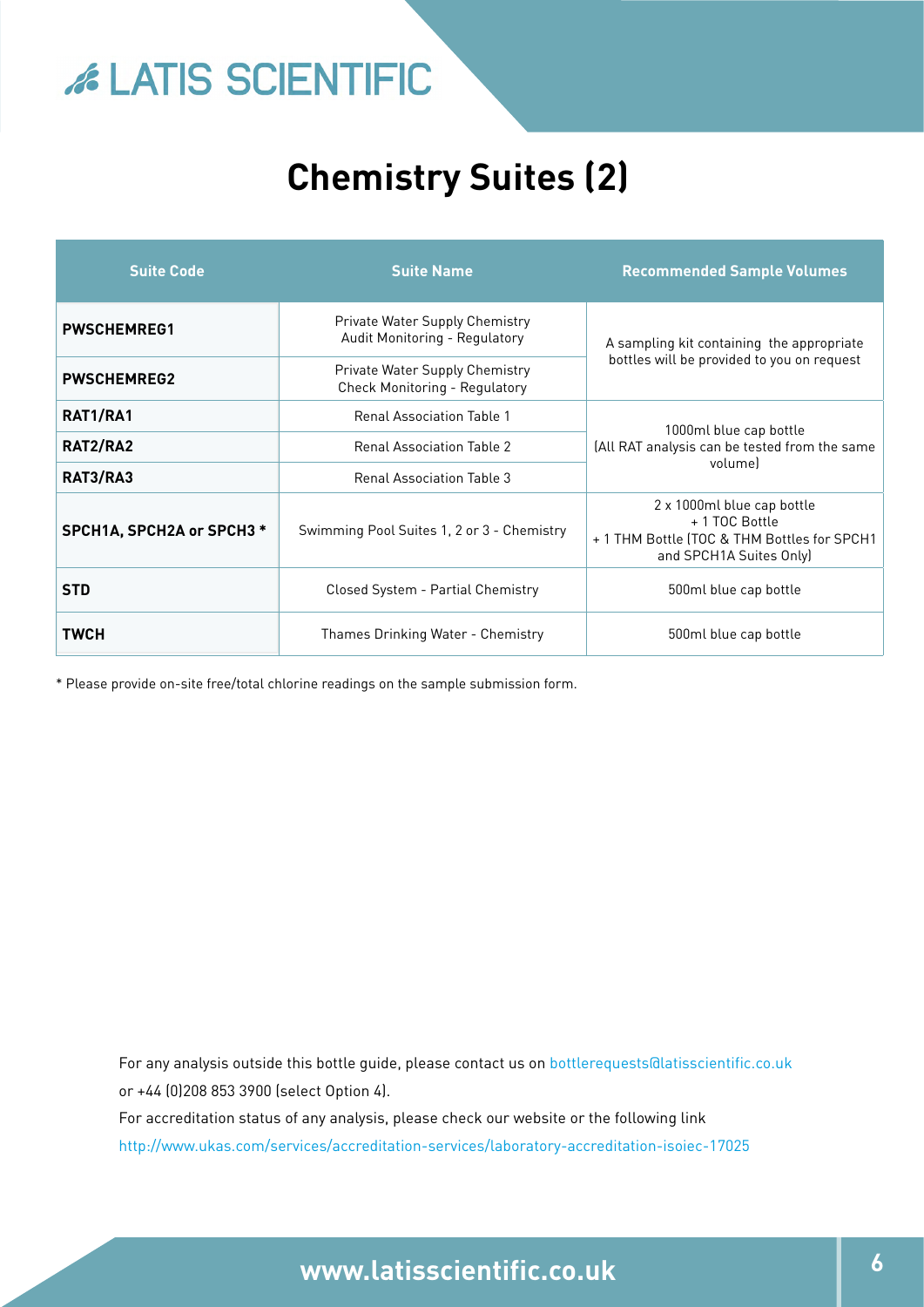## **Individual Chemistry Tests**

All samples for chemical analysis should be stored and transported at a temperature between 2-8°C.

Please note that samples for the following chemical analyses have a holding time of 24hrs:

- Biochemical Oxygen Demand (BOD)
- Dissolved Oxygen
- Permanganate Value (PV)
- Nitrite for Clean/Potable Waters
- Oxygen Saturation

| <b>Test Name</b>                                                                                                                    | <b>Recommended Sample Volume</b>            |
|-------------------------------------------------------------------------------------------------------------------------------------|---------------------------------------------|
| ICP Metals (Ag, Al, As, B, Ba, Be, Ca, Cd, Co, Cr, Cu, Fe, Hg, K, Li, Mg, Mn, Mo, Na, Ni, Pb, P, Sb, Se, Si, Sn,<br>Ti, Tl, V & Zn) | 100ml blue cap bottle                       |
| Calculations using ICP Metals - P as P04, P as P205, P as H3P04, Si as Si02, Si as Si03 & B as B03                                  | 100ml blue cap bottle                       |
| <b>Heavy Metals</b>                                                                                                                 | 100ml blue cap bottle                       |
| <b>Manual Alkalinity</b>                                                                                                            | 200ml blue cap bottle                       |
| <b>Alkalinity by Kapsap</b>                                                                                                         | 100ml blue cap bottle                       |
| <b>Ammoniacal Nitrogen as N</b>                                                                                                     | 500ml blue cap bottle                       |
| <b>Albuminoid Nitrogen as N</b>                                                                                                     | 500ml blue cap bottle                       |
| <b>Biochemical Oxygen Demand (BOD)</b>                                                                                              | 1000ml blue cap bottle                      |
| Biochemical Oxygen Demand (BOD) - Settled                                                                                           | 1000ml blue cap bottle                      |
| Routine Anions by IC - Br, Cl, F, NO2 as N, NO2 as NO2, NO2 as NaNO2, NO3 as N, NO3 as NO3<br>, N03 as NaN03, S04                   | 50ml blue cap bottle                        |
| Non-routine Anions by IC - Br03, Cl02, Cl03                                                                                         | 50ml blue cap bottle                        |
| <b>Total, Free and Combined Bromine</b>                                                                                             | 50ml blue cap bottle                        |
| <b>Total or Free Cyanide</b>                                                                                                        | 25ml blue cap bottle                        |
| Total, Filtered or Settled Chemical Oxygen Demand (COD) - Open Digestion                                                            | 100ml blue cap bottle                       |
| Total, Filtered or Settled Chemical Oxygen Demand (COD) - Closed Digestion                                                          | 100ml blue cap bottle                       |
| <b>Cyanuric Acid</b>                                                                                                                | 50ml blue cap bottle                        |
| <b>Total, Free and Combined Chlorine</b>                                                                                            | 50ml blue cap bottle                        |
| <b>Dissolved Oxygen (DO)</b>                                                                                                        | One full Dissolved Oxygen Bottle            |
| <b>Oxygen Saturation *</b>                                                                                                          | One full Dissolved Oxygen Bottle            |
| Dissolved Oxygen by DO Probe (process waters)                                                                                       | 80ml blue cap bottle                        |
| Oxygen Saturation by DO Probe (process waters) *                                                                                    | 80ml blue cap bottle                        |
| Anionic, Cationic, Ionic, Non-ionic Detergents by Titration                                                                         | 100ml blue cap bottle per detergent<br>type |

\* Please provide on-site temperature reading on the sample submission form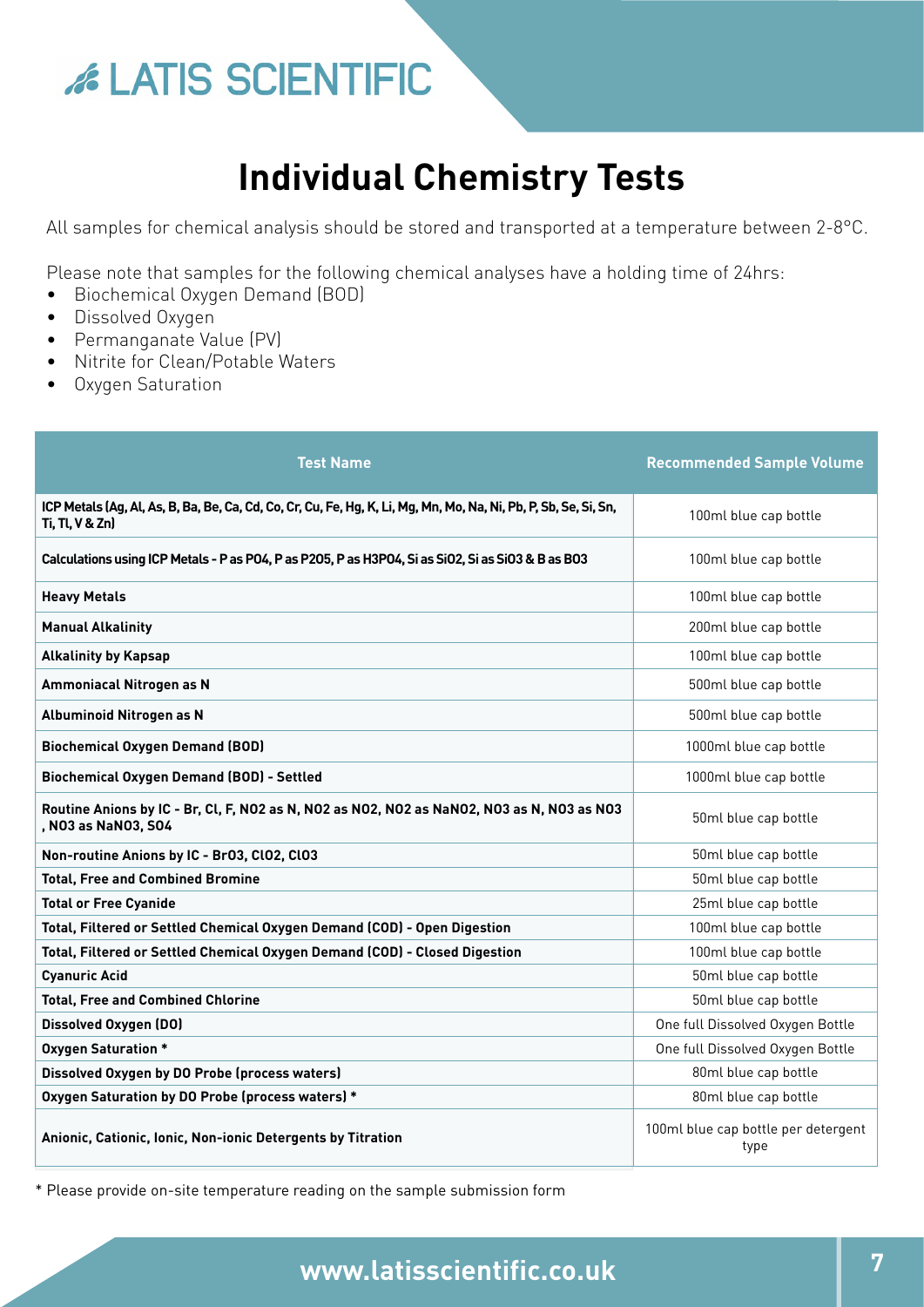## **Individual Chemistry Tests (2)**

| <b>Test Name</b>                                                            | <b>Recommended Sample Volume</b>                                                                                               |
|-----------------------------------------------------------------------------|--------------------------------------------------------------------------------------------------------------------------------|
| Dichlorophen                                                                | 25ml blue cap bottle                                                                                                           |
| Electrical Conductivity (EC) @ 20°C or 25oC                                 | 50ml blue cap bottle                                                                                                           |
| Monoethylene Glycol (MEG) - By Specific Gravity                             | 100ml blue cap bottle                                                                                                          |
| Monoethylene Glycol (MEG) - Refractometer                                   | 50ml blue cap bottle                                                                                                           |
| Formaldehyde                                                                | 250ml blue cap bottle                                                                                                          |
| Isothiazalone, Total                                                        | 50ml blue cap bottle                                                                                                           |
| Molybdate by Molybdenum by ICP                                              | 25ml blue cap bottle                                                                                                           |
| Nitrite as N or NO2 by Colourimetry (low level, non-process waters)         | 100ml blue cap bottle                                                                                                          |
| Total, Saponifiable and Unsaponifiable Oil & Grease                         | 200ml Amber Glass bottle                                                                                                       |
| <b>Oxidisable Substances</b>                                                | 200ml blue cap bottle                                                                                                          |
| <b>Propylene Glycol - By Specific Gravity</b>                               | 100ml blue cap bottle                                                                                                          |
| <b>Permanganate Value (PV)</b>                                              | 200ml blue cap bottle                                                                                                          |
| <b>Total Phenols</b>                                                        | 50ml blue cap bottle                                                                                                           |
| Total Inorganic and/or Orthophosphate as P or PO4                           | 100ml blue cap bottle                                                                                                          |
| <b>Residue on Evaporation</b>                                               | 250ml blue cap bottle                                                                                                          |
| <b>Total or Soluble Silicate by colour</b>                                  | 100ml blue cap bottle                                                                                                          |
| <b>Total Dissolved Solids (TDS) - Meter</b>                                 | 50ml blue cap bottle                                                                                                           |
| Total Dissolved Solids (TDS) @ 105°C                                        | 250ml blue cap bottle                                                                                                          |
| Total Solids (TS), Suspended Solids @ 105°C (SS)                            | 250ml blue cap bottle per solids type                                                                                          |
| Settleable Solids, Rapidly Settleable Solids                                | 1000ml blue cap bottle                                                                                                         |
| Non Volatile Solids (NVS), Volatile Solids, Volatile Suspended Solids (VSS) | 250ml blue cap bottle per solids type                                                                                          |
| <b>Total Dissolved Solids (TDS) by Kapsap</b>                               | 50ml blue cap bottle                                                                                                           |
| Available Sulphur Dioxide by IC                                             | 200ml in Sulphur dioxide fixed bottle + 200ml in blue<br>cap bottle                                                            |
| Sulphide as H2S, Free Hydrogen Sulphide, Sulphide as S2-                    | 500ml in Sulphide fixed bottle                                                                                                 |
| <b>Sulphite as Na2S03</b>                                                   | 200ml blue cap bottle                                                                                                          |
| <b>Tannin</b>                                                               | 500ml blue cap bottle                                                                                                          |
| Turbidity                                                                   | 50ml blue cap bottle                                                                                                           |
| pH @ 20°C or 25oC by Meter                                                  | 50ml blue cap bottle                                                                                                           |
| pH by Kapsap                                                                | 50ml blue cap bottle                                                                                                           |
| <b>Taste</b>                                                                | 500ml blue cap bottle<br>+500ml red cap bottle for micro analysis<br>Please refer to 'Sample Submission for Taste'<br>(page 9) |
| <b>Appearance</b>                                                           | 25ml blue cap bottle                                                                                                           |
| <b>Hardness</b>                                                             | 50ml blue cap bottle                                                                                                           |
| <b>Hardness for purified waters</b>                                         | 250ml blue cap bottle                                                                                                          |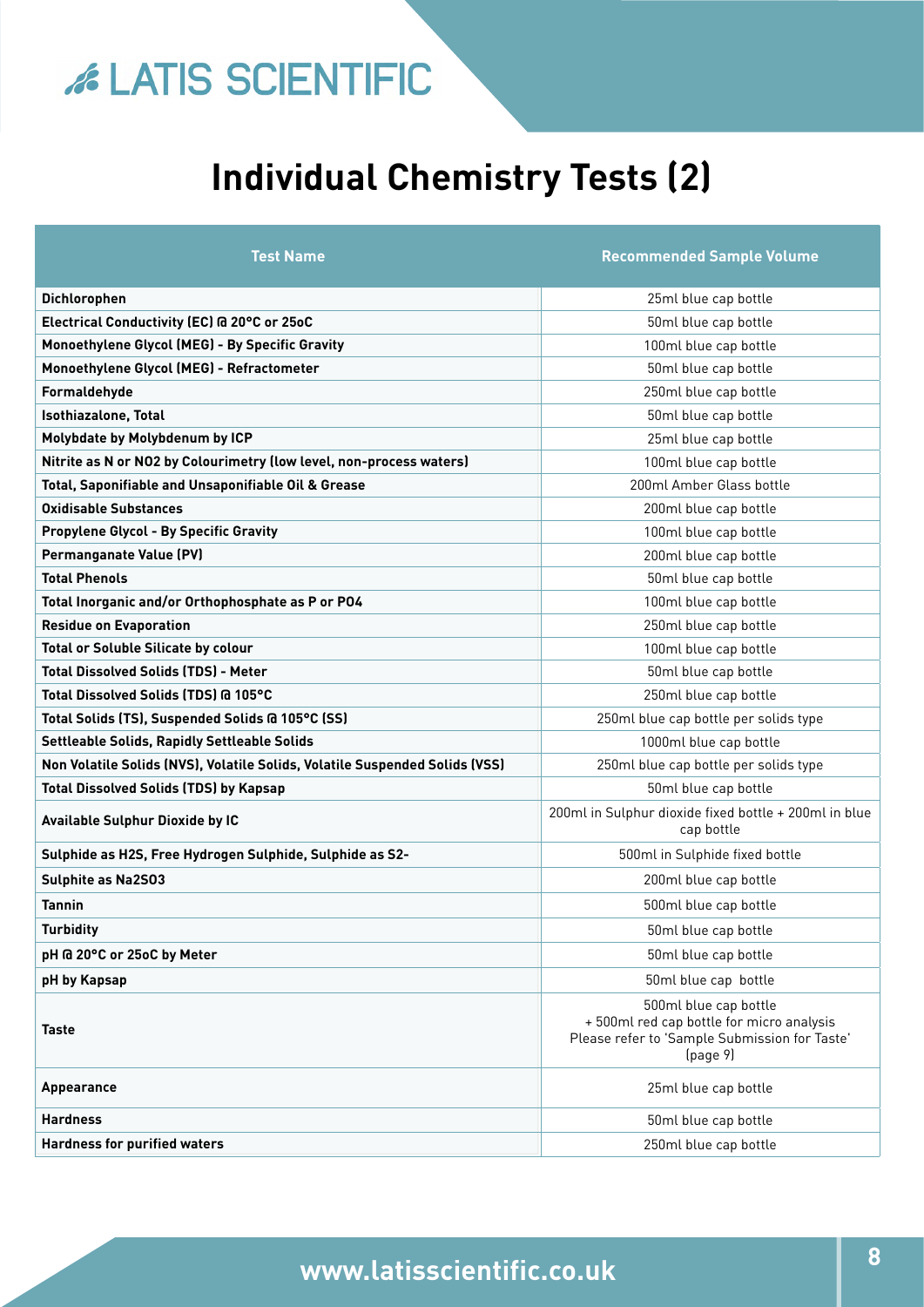## **Sample Submission for Taste**

For the laboratory to perform taste analysis we kindly ask that when taking and submitting samples, the following criteria are met:

- The sample is taken from a source covered by the European Drinking Water Council Directive 98/83/EC and from a point that would normally supply drinking water e.g. kitchen/bathroom sink tap, drinking water fountain or private water supplies for human consumption at the point of use.
- Bottle water is submitted as supplied to the user, within the expiration date and sealed.
- An additional sample is provided from the same sample point or bottled water batch for microbiological analysis to be undertaken.
- The sample should be delivered on the day of sampling, or at the latest within 24 hours, to allow the laboratory to perform additional quality checks and carry out the taste analysis within the required three day holding time. Samples received exceeding 24 hours from sampling will not be analysed for taste.
- The sample bottle is clearly labelled and all corresponding paperwork legible, as the laboratory will not perform analysis if the sample matrix and relevant details are not provided.

The laboratory will not perform taste analysis on the following samples:

- Samples from taps that would not normally be used for drinking water e.g. garden, cleaner's cupboard, garage, toilet, wash hand basin taps.
- Samples that are from new mains connections which may be contaminated with residues arising from construction or disinfection of the system.
- Samples taken from water storage tanks.

Following the receipt of a sample which meets the required criteria, taste analysis will only be performed by the laboratory if the below water quality parameters are achieved:

Potable water:

- Coliforms/E. coli result of 0cfu/100ml
- TVC37°C / 48h result of <1000cfu/ml
- pH in the range of  $6.5 9.0$
- Electrical Conductivity of <2500μS/cm
- Colourless and clear appearance witout visual solids
- No odour (a slight chlorine odour is acceptable for a potable water)

Bottled water:

- Coliforms/E. coli result of 0cfu/250ml
- TVC37°C / 24h result of <500cfu/ml
- Colourless and clear appearance witout visual solids
- No odour.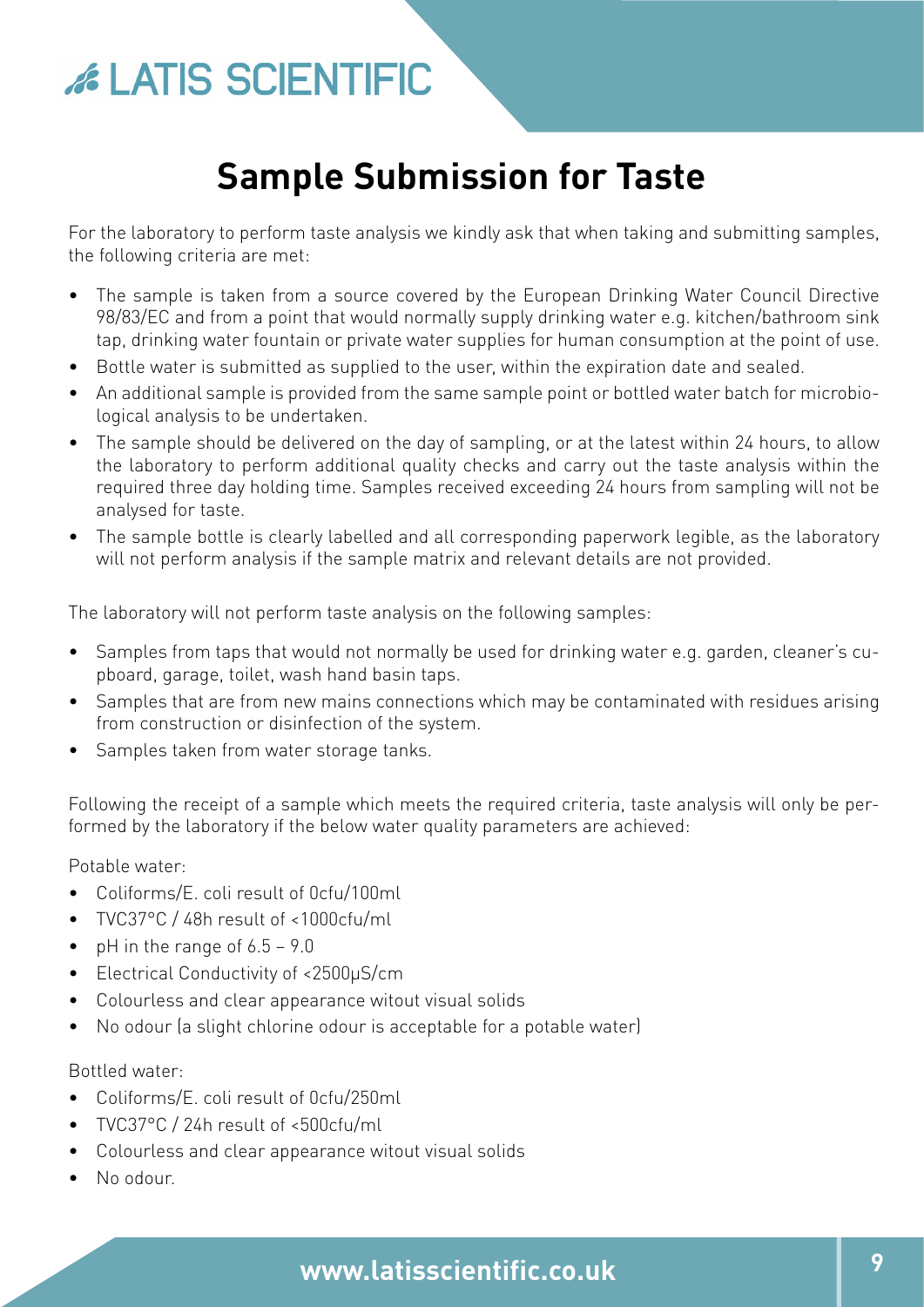## **Sample Bottles and other consumables**

## **Consumable Orders**

Sample bottles can be ordered through our consumables team who can be contacted on:

- 020 8853 3900 (option 4)
- [bottlerequests@latisscientific.co.uk.](mailto:bottlerequests%40latisscientific.co.uk.?subject=)

In order to process your requests efficiently, please kindly provide us with the following information:

- Number of bottles required
- Type of bottle required or analysis to be undertaken
- For bottle deliveries, address and contact name/number
- For bottle collection, please specify Latis location you would like to collect from

Please allow 2 working days for all bottle requests to be completed

## **Bottle Types**

The majority of the tests we carry out are processed form the following types of bottles. Please refer to the Required Volumes section of this document in order to select the correct bottle for each suite/test.



#### **Red cap Microbiology Bottle**

These sterile bottles are dosed with sodium thiosulphate to neutralise oxidising biocides, and are available in 1L, 500ml and 250ml.



#### **Blue cap Chemistry Bottle**

These sterile plastic bottles are suitable for a wide range of chemical analysis and as well as microbiological analyses on waters which do not contain oxidising biocides. The bottles are available in 1L and 500ml.

### **High Dose Sodium Thiosulphate Bottle**

Bottles for sampling silver-copper ionisation systems are available for a small fee; prices available on request. Please allow a week for bottle delivery.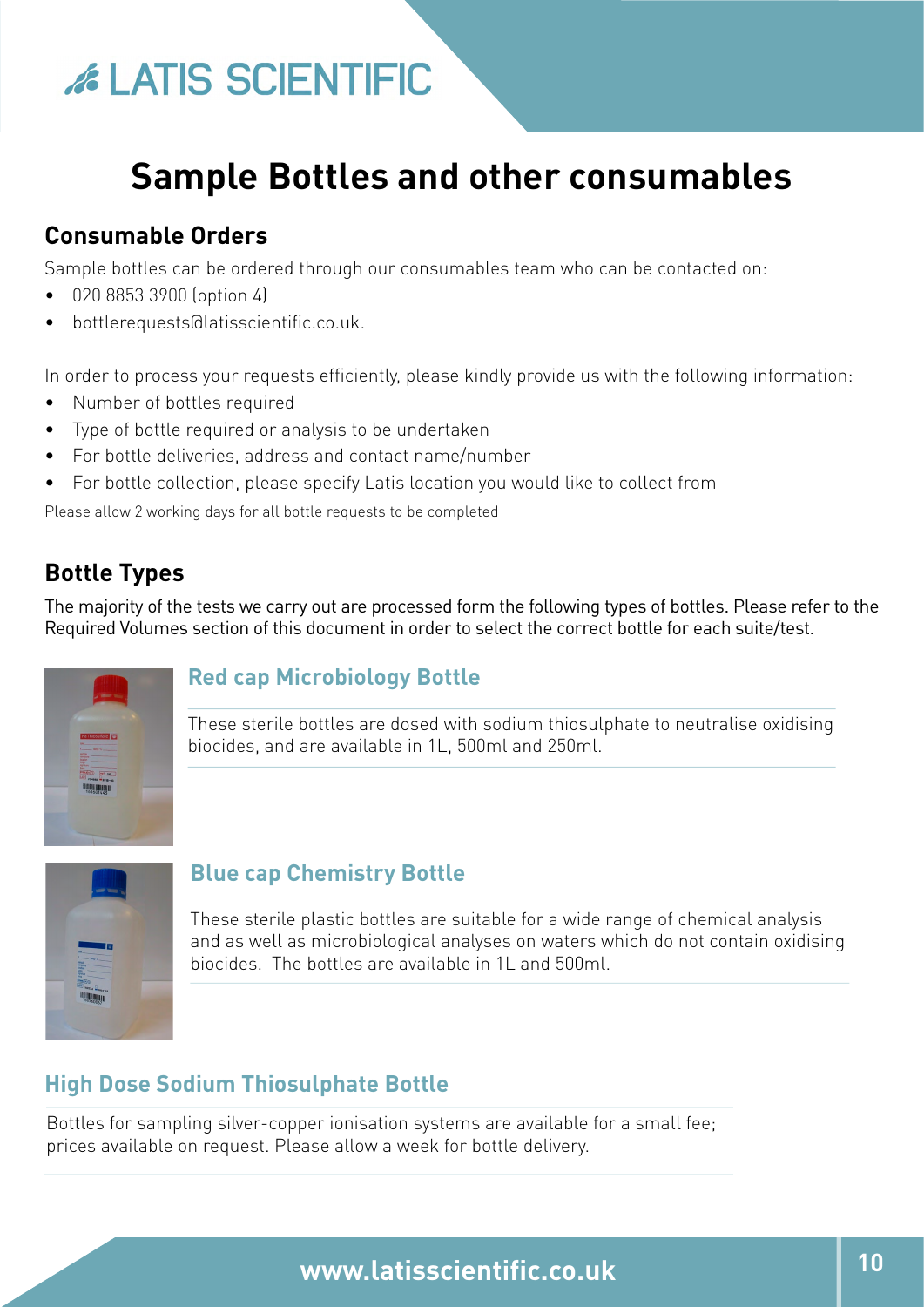## **Sample Bottles and other consumables**

#### **Endotoxin vial**

These vials are used exclusively for Endotoxin sampling.





#### **Chemistry Bottle**

Bottles are available in 500ml and 1L

#### **Organic Chemistry Bottle**

Please contact our consumables team for information on subcontracted organic chemistry bottles types. All samples which require analysis for volatile matter (VOC, SVOC, TOC, THM etc) should be taken without head-space.

#### **Dosed Chemistry Bottles**

A number of other containers are used for preserving analytes within the sample collected. Please carefully note the safety instructions which should be provided on the bottle labels the following bottles are dosed with chemicals which are corrosive and/or toxic.

#### **Cyanide Analysis Bottle**

Plastic bottles are dosed with 5M Sodium Hydroxide solution to ensure any Cyanide present in the sample water is preserved until analysis commences.

#### **Sulphide Analysis Bottle**

Plastic bottles are dosed with Zinc Acetate solution to ensure any Sulphide present in the sample water is preserved until analysis commences.

#### **Sulphur Dioxide Analysis Bottle**

Two plastic bottles are required; one undosed and the other dosed with 30% Hydrogen Peroxide solution.